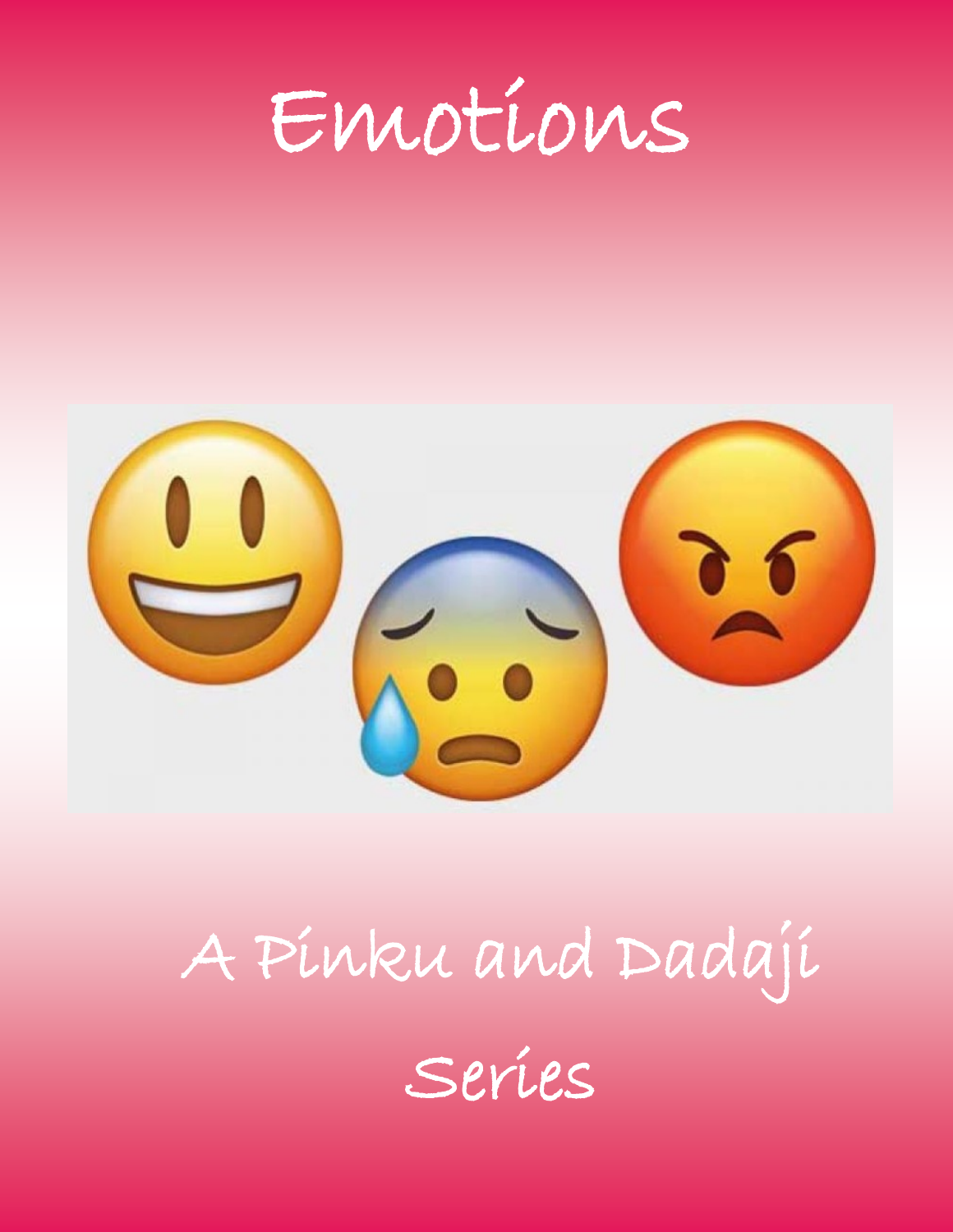## *Emotions is a part of persons character*

Pinku: Good Morning Dadaji.

Dadaji: Very good morning Pinku. How are you doing?

Pinku: I am doing good Dadaji. Dadaji today is last working day of James sir who has been teaching in our school for more than 20 years. Yesterday we had his felicitation day. All students and teachers were very emotional yesterday.

Dadaji: When someone has given so many years of his life to the school everyone will be naturally emotional.

Pinku: What exactly you mean by being emotional Pinku?

Dadaji: Well! An emotion is a feeling such as happiness, love, fear, anger, or hatred, which can be caused by the situation that you are in or the people you are with. Emotion is the part of a person's character that consists of their feelings, as opposed to their thoughts.

Pinku: Is being emotional bad Dadaji?

Dadaji: Being emotional is not at all bad as it is a natural process for all. But, emotion going

## Emotions are both blessings and curse

beyond one's control is bad. If you are sad, too much of sadness creates depression, similarly, too much of anger lead to hypertension. What I meant to say is too much of anything is bad and hence, too much of being emotional also has its own side effects.

Pinku: Can you give me an example of controlling emotions Dadaji…

Dadaji: Let's take anger as an example, most of the times, anger is impulse driven and it would not make me weigh the pros and cons of my action. I would operate more from the fight mechanism which could actually harm me even more. However, if I train myself to be able to think clearly and choose the "right time "and the "right way" to express my anger adequately, the possibility of me getting into any sort of trouble is very little or even nil.

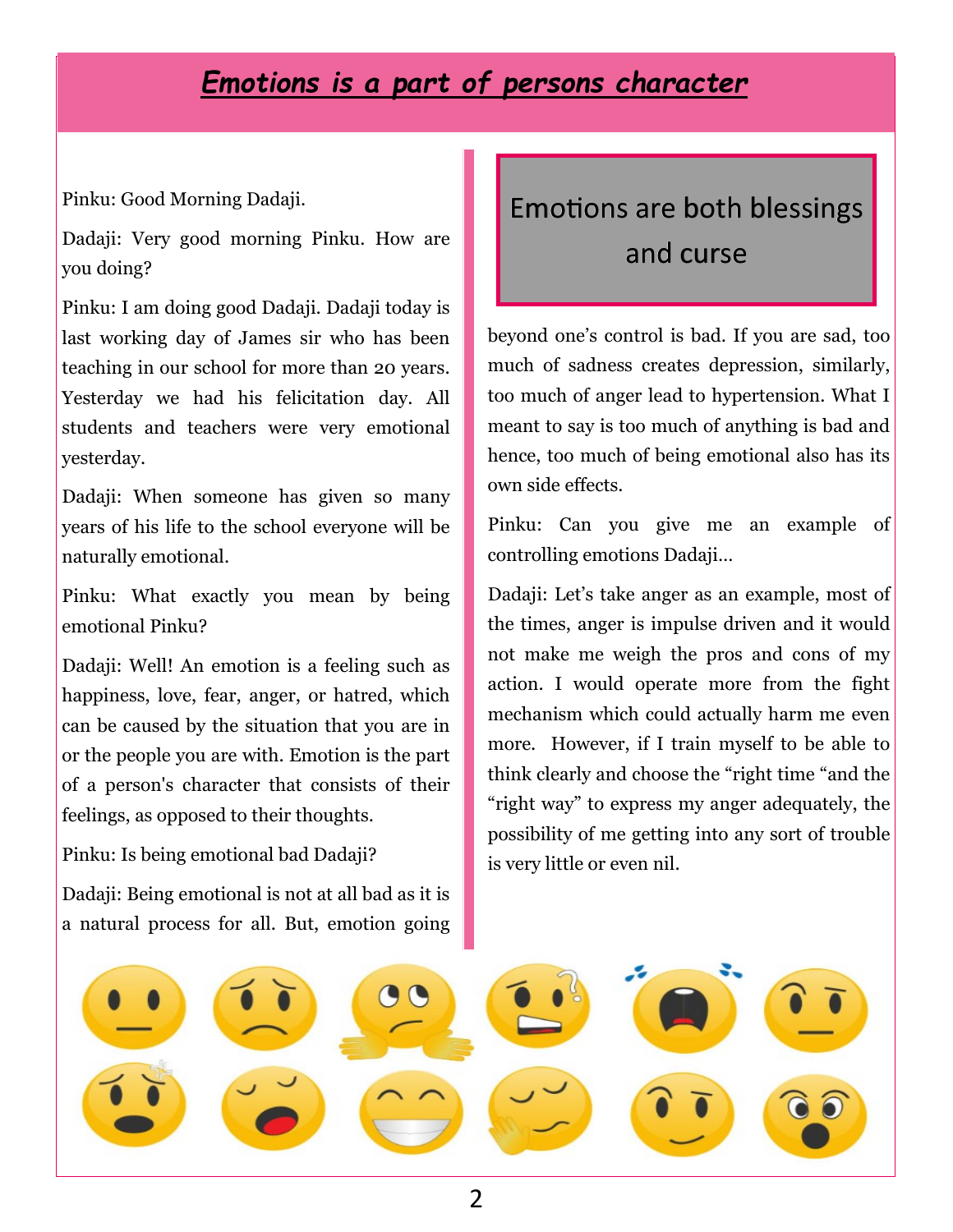## *Healthy Emotions brings in positive results*

Pinku: Hmm… so you are trying to explain me Dadaji that being mindful about the situation triggering my emotion is always necessary. Isn't it Dadaji?

Dadaji: Absolutely Pinku. You understood quite right. If you are mindful, you can tackle any emotional situation. Let me give you another example. If you are feeling sad leading to depression, just allow, yourself to moan for some time for the loss you have experienced and then move on. This behavioral activation will help you to once again become hopeful for good future.

Pinku: That was a wonderful example Dadaji.

Dadaji: I hope that clarifies your question and helps you to understand that not so favorable and adverse situations are always going to be a part of life and make you emotional, so if you want to respond to these situations you need to aim at experiencing healthy emotions which can only come by being mindful.

Pinku: Yes Dadaji understood. Let me then ask you a follow-up question if you are emotional, what does it indicate?

# Your thoughts affects your emotions hence, control your thought not emotions

Dadaji: If you are emotional it is a sign of being human. It is a natural phenomenon; no human is human without emotions. Humans are having plenty of virtues and being emotional is the finest of them, it is a proof, that someone has heart and feels pain, pleasure and joy and all other forms and expressions.

Pinku: Undeniably correct Dadaji. How many types are emotions do we carry Dadaji?

Dadaji: Well! Pinku I know 27 which are: admiration, adoration, aesthetic appreciation, amusement, anger, anxiety, awe, awkwardness, boredom, calmness, confusion, contempt, craving, disappointment, disgust, empathic pain, entrancement, envy, excitement, fear, guilt, horror, interest, joy, nostalgia, pride, relief, romance, sadness, satisfaction, sexual desire, surprise, sympathy and triumph.

Pinku: hmm… quite a lot.

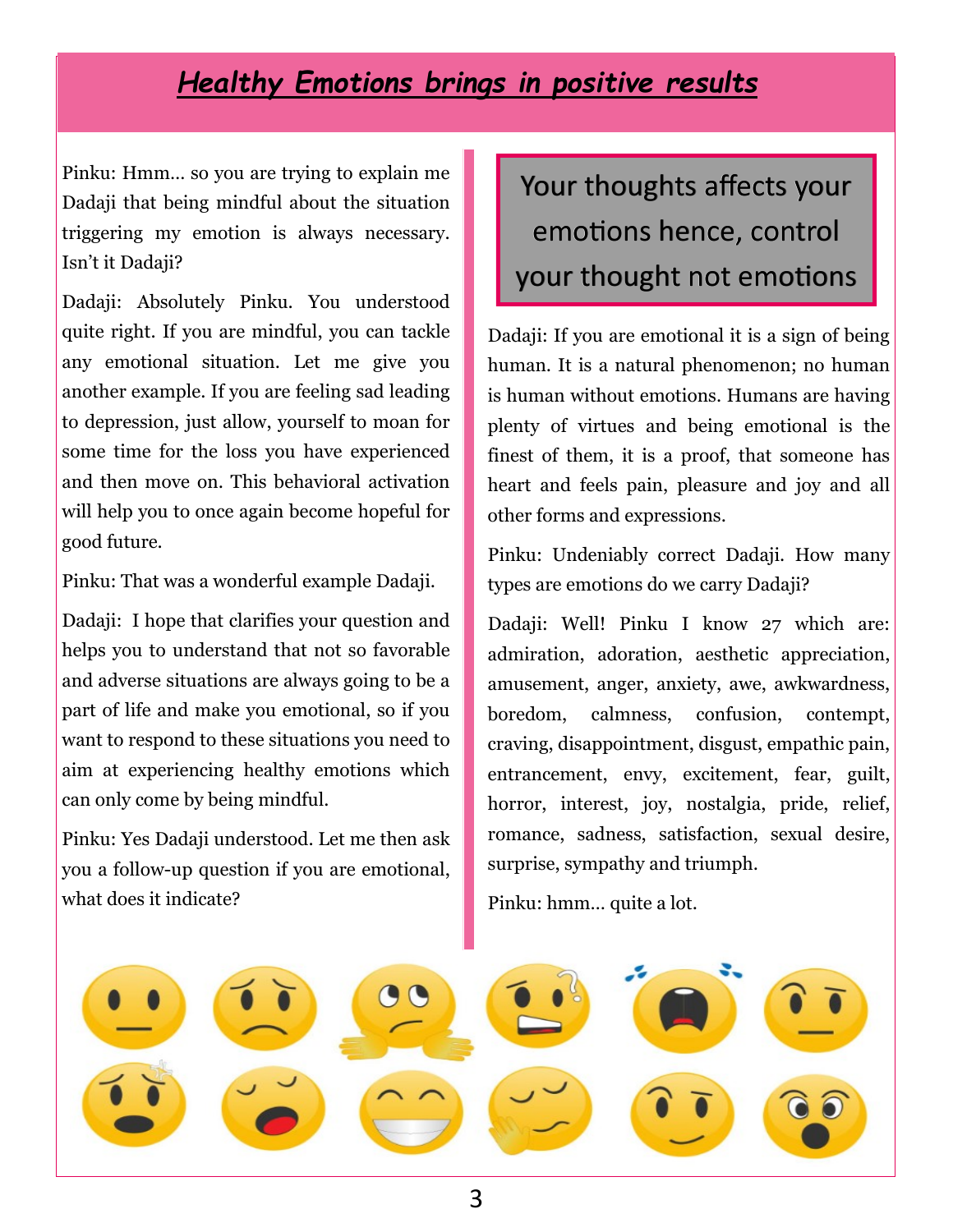#### *Mood is directly proportion to emotions*

. Can you tell me Dadaji what is the difference between emotion and feelings?

Dadaji: Emotions are event-driven, while feelings are learned behaviors that are usually in hibernation until triggered by an external event. Unlike happiness for example (a feeling), joy (an emotion) involves little cognitive awareness. While happiness is a state of mind based on circumstances, joy is an internal feeling that disregards circumstances.

Pinku: Well explained Dadaji. Now tell me what is the difference between mood and emotion?

Dadaji: To say frankly there is no huge difference between both. Mood is triggered by the emotions and last longer than emotions. If I were to say mood is side effect of emotion. For e.g. anger as an emotion stays very short however, the effect of that anger is seen in a person for the whole day which we call mood. Similarly joy is a short emotion that stays for a short span while you are experiencing any event. However, the moment of joy stays with you for the whole day meaning you are in a good mood. But moods can be distracted by

## You are weak when you are emotionally weak

change in the emotions created by certain events else, mood remains for the whole day.

Pinku: I understood Dadaji. But there are some people whom we generally call moody, what is role of emotions played for someone to be called moody?

Dadaji: Fickle thinking minded persons are generally moody, the state of emotions changes so fast in their brains that their moods are not stable all across time.

Pinku: Hmm… Then what is the difference between emotions and instincts?

Dadaji: Well! Instincts are chemical responses, initiated by neurological signals which are beyond normal responses. I would rather say it is strong defense mechanism of humans to survive. If you see fire, the instinct says, turn off the fire else it will be harmful to you or let's say if fire is beyond control, instinct say! Run away.

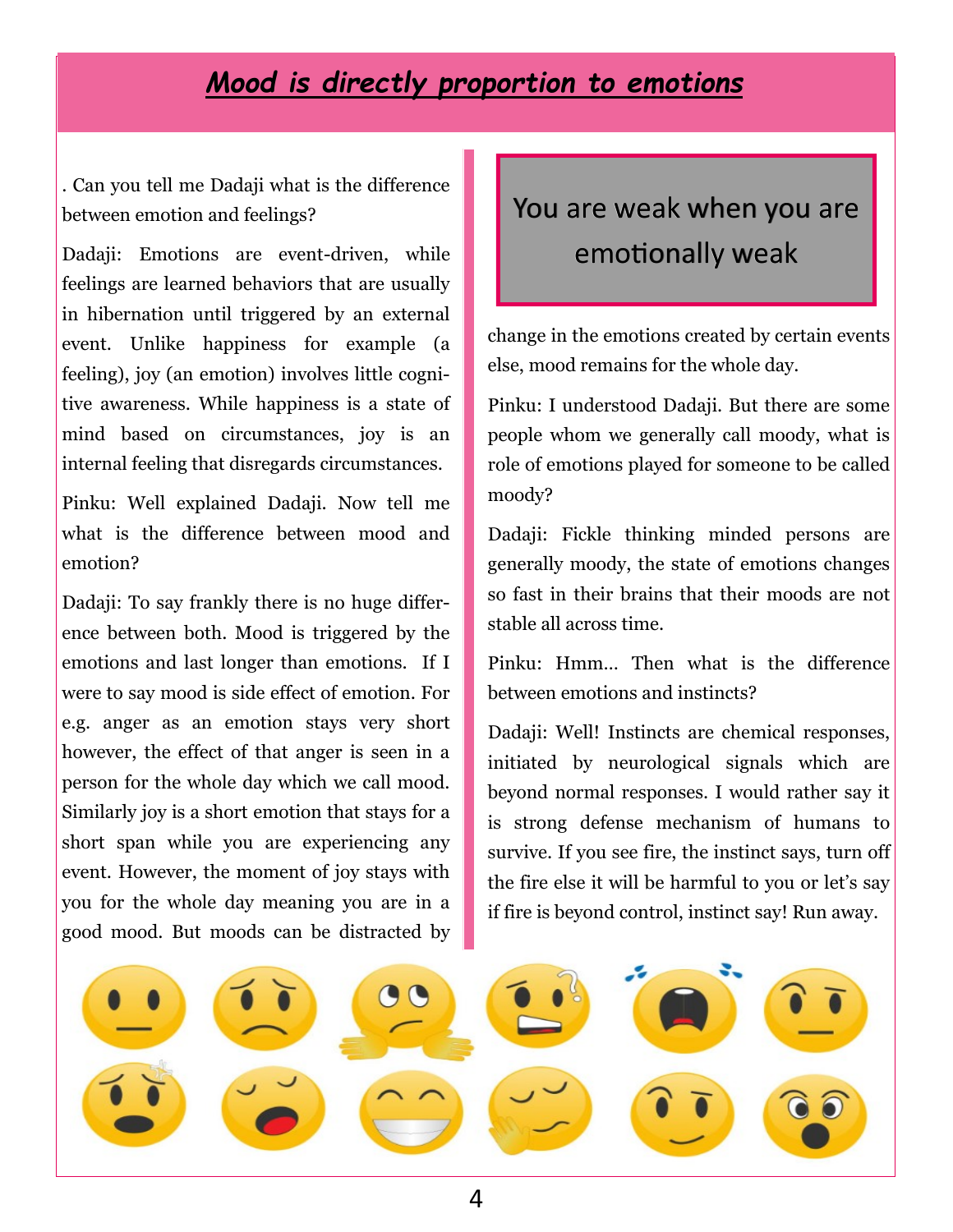#### *Mood is directly proportion to emotions*

In this example, there is no emotion involved. If this fire is a controlled fire, let's say a bon-fire, the emotions of joy is triggered. Emotions are driven by an event where as instinct is quick options that your brain provides for self-defense.

Pinku: Hmm… so you mean to say instinct is our own inner voice which has the ability to override what the brain is telling it to do in abnormal situation.

Dadaji: Great! You almost defined instinct.

Pinku: What is emotional intelligence? Do emotions have intelligence Dadaji?

Dadaji: Ha Ha Ha No No No… Not at all! Emotional intelligence refers to the capability of a person to manage and control his or her emotions and possess the ability to control the emotions of others as well. In other words, they can influence the emotions of other people also.

Pinku: How does it help Dadaji?

Dadaji: If you are emotionally intelligent:

 It does not get temper get out of your control.

#### Emotions makes us human

- You avoid behaviors such as yelling, blaming, and being aggressive.
- You can address situations that could be fraught with emotion
- You foster safe environment meaning you take calculated risks and often brain storm to resolve tough situation.
- You become game changer as you are well aware what to communicate at what moment and you exactly now how others will react emotionally.
- You can easily adapt to changes by adopting to the changed emotions around you.
- You don't take things personally and are able to forge ahead with plans without worrying about egos.
- You can collaborate more effectively and identify the specific drivers that motivate others

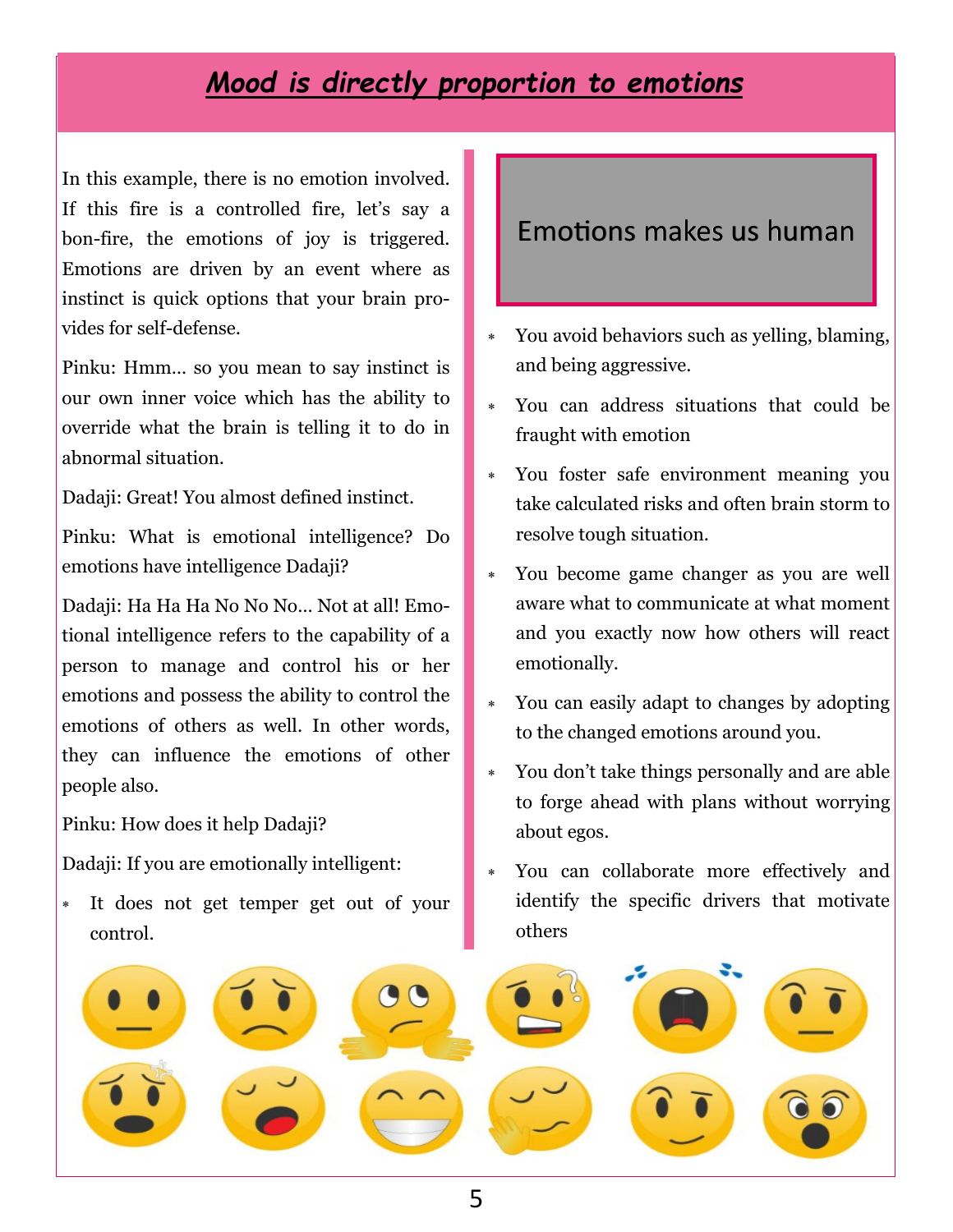#### *Emotions increases engagement*

- You are very participative and highly engaged, to be able to adapt quickly to changes.
- You have the ability to empathize with other people's points of view
- You have self-awareness to manage yourself in front of others.
- You are successful in managing others expectations as you are able to gauge their emotional limits.

Pinku: Loads of advantages I see there Dadaji. That was great to learn. My teacher other day was using the word emotional quotient what is that Dadaji?

Dadaji: There is no major difference Pinku. Emotional quotient is more to do with tools that can measure your emotional intelligence.

Pinku: Oh! I see. What does an EQ test usually ask Dadaji?

Dadaji: The EQ test asks a series of questions to find out how you react in various situations. These include:

Stressful or frustrating situations

## Attachments are directly proportional to your emotions

- Failures or discouraging situations
- Leadership positions and methods for achieving success
- Methods for managing the emotions of others of various ages
- Methods for assessing various personality traits in others
- Dealing with diversity and cultural sensitivities

By assessing these behavioral factors, the test generates an EQ (emotional quotient) score.

Pinku: Hmm… I see most of the people score high on EQ but practically they are unable to control their emotions at all.

Dadaji: Well there are such people in the world who understand the situations better during a role play only and when practically or in reality when they face the same situation they get panicked.

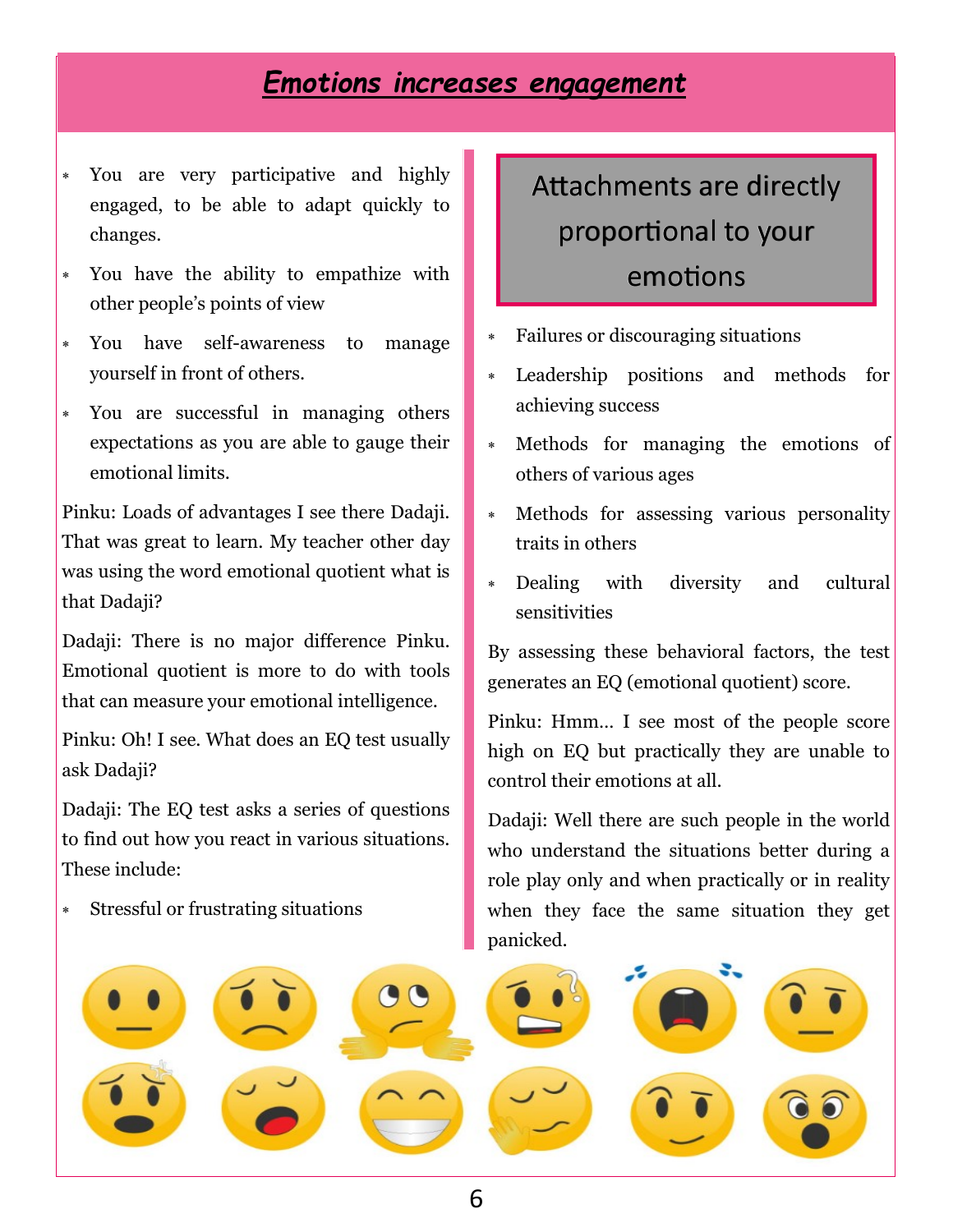#### *Emotions drive behavior*

Pinku: But, why Dadaji?

Dadaji: Well these guys think they have high EI however, they usually don't. EI is a skill that gets developed over years of experience. You can't just have it naturally by birth.

PinkuL Hmm… seems logical.

Dadaji: Well! You see continuous self-improvement is the key!

Pinku: Tell me something how to harness the emotions that we carry?

Dadaji: Emotions is a great strength that god has given only to humans. Since they come instantly, it is difficult to harness your own emotions. It comes only through practice, continuously observing self and others behaviors, whether you act or react to a situation, how do you with a mix of your words and combination of emotions influence others thinking or behavior, how do you respond to difficult situations, do you take decisions upfront or you give lots of thoughts before you implement your decisions. There are so many other aspects that I cannot cover completely but one thing is common, if you are able to

# You can hide your feelings and desires but not emotions

judge and emotionally react as situation demands, you are emotionally intelligent and you could harness all your emotions.

Pinku: But what about those emotions which trigger negativity in me?

Dadaji: Hmm… Don't ever let your emotions derail you, rather use them as an agent or bond 007 which would inform you your next action. And remember there are times when heightened emotions are a normal reaction to something. For example, if you see someone mistreating their pet, it would be normal to feel anger. When someone you love passes away, it is appropriate to feel deep sadness. When you start a new job that is going to challenge you, a little bit of fear is perfectly acceptable. There is no negativity or positivity attached to emotions, they come naturally. It's how you control them and use effectively for self-development and development of others.

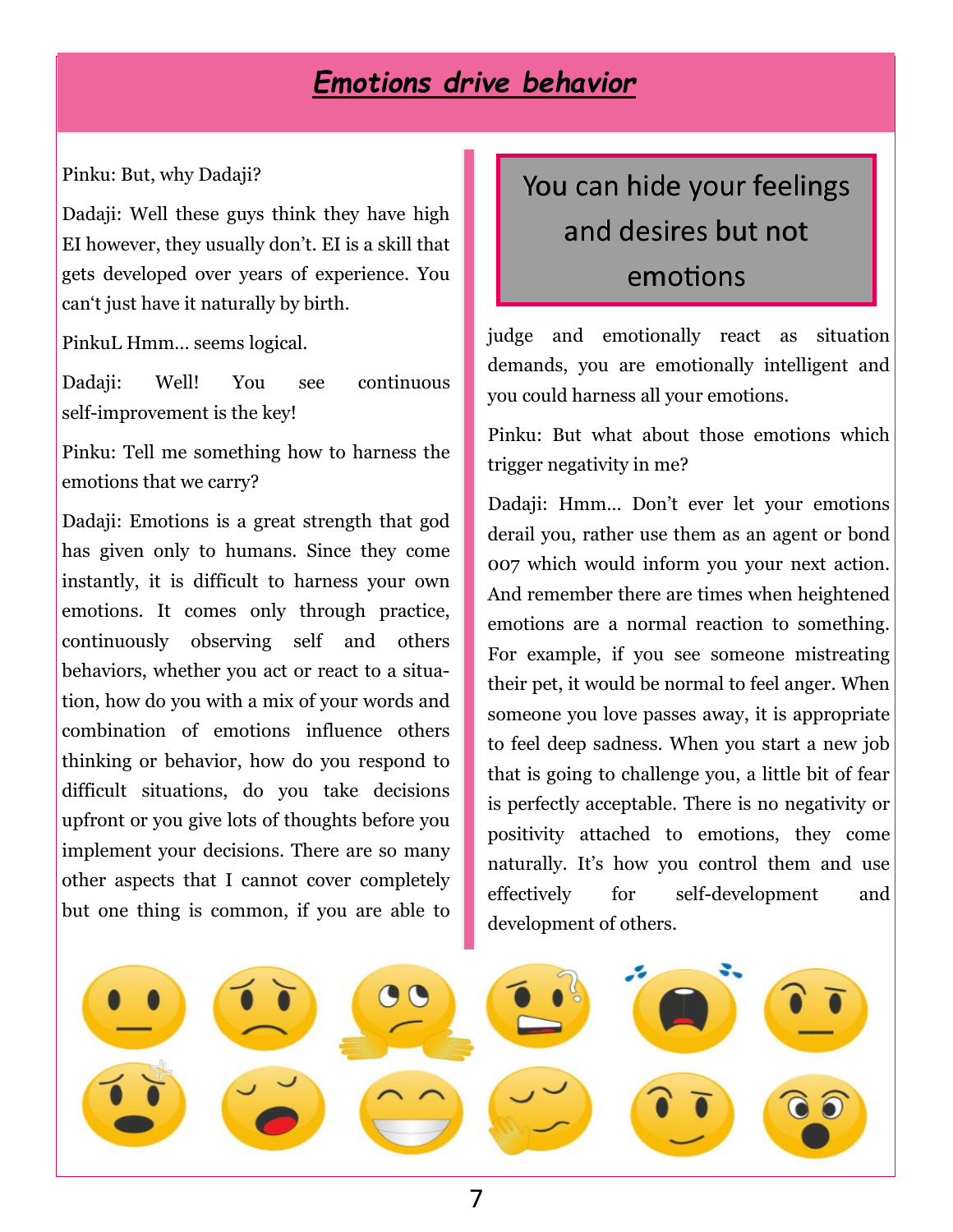#### *Emotions are colorful*

Pinku: Is there any Mantra/Chant/Hymn for controlling emotions Dadaji.

Dadaji: Yes there is. This chant is called STOP.

 $S = Stop$  /pause for a moment to think what is right?

 $T =$  Take a deep breath, and bring yourself into a state where you can refrain from reacting.

 $O =$  objectively observe what is happening in the moment and how you are feeling. Give yourself a few moments to pull back your energy so that you can become conscious of your thoughts, words, and actions prior to moving forward.

 $P =$  Proceed cautiously and consciously in a way that will unfold potential rather than perpetuate any drama.

Pinku: Wow! I think STOP will help me every time to control my emotions. That was a great chant Dadaji. Tell me more Dadaji.

Dadaji: You should also know Pinku that there is a terminology called emotional Interpretation (EMI). EMI are your way of assigning a meaning to the events and experiences in your life, also known as "meaning makers." The less

# Unexpressed emotions are immortal hence, express them time and again

is your EMI score the more is your Emotional Intelligence score. I will tell you why; emotional interpretations usually fall prey to wrong signals and enhance your emotions so much, that you take wrong steps.

Pinku: EMI. Good to learn such new terminologies Dadaji.

Dadaji: Do you know Pinku each of the color represents an emotion.

Pinku: What! Colors represent emotions… interesting tell me more Dadaji.

Dadaji: Oh! Sure Pinku. Red represents passion and aggression, Orange represents Energy, Yellow represents being happy or being friendly, Green represents prosperity, Blue represents serenity or piece of mind, Purple represents romance or luxury, Pink represents feminine or young or innocence,

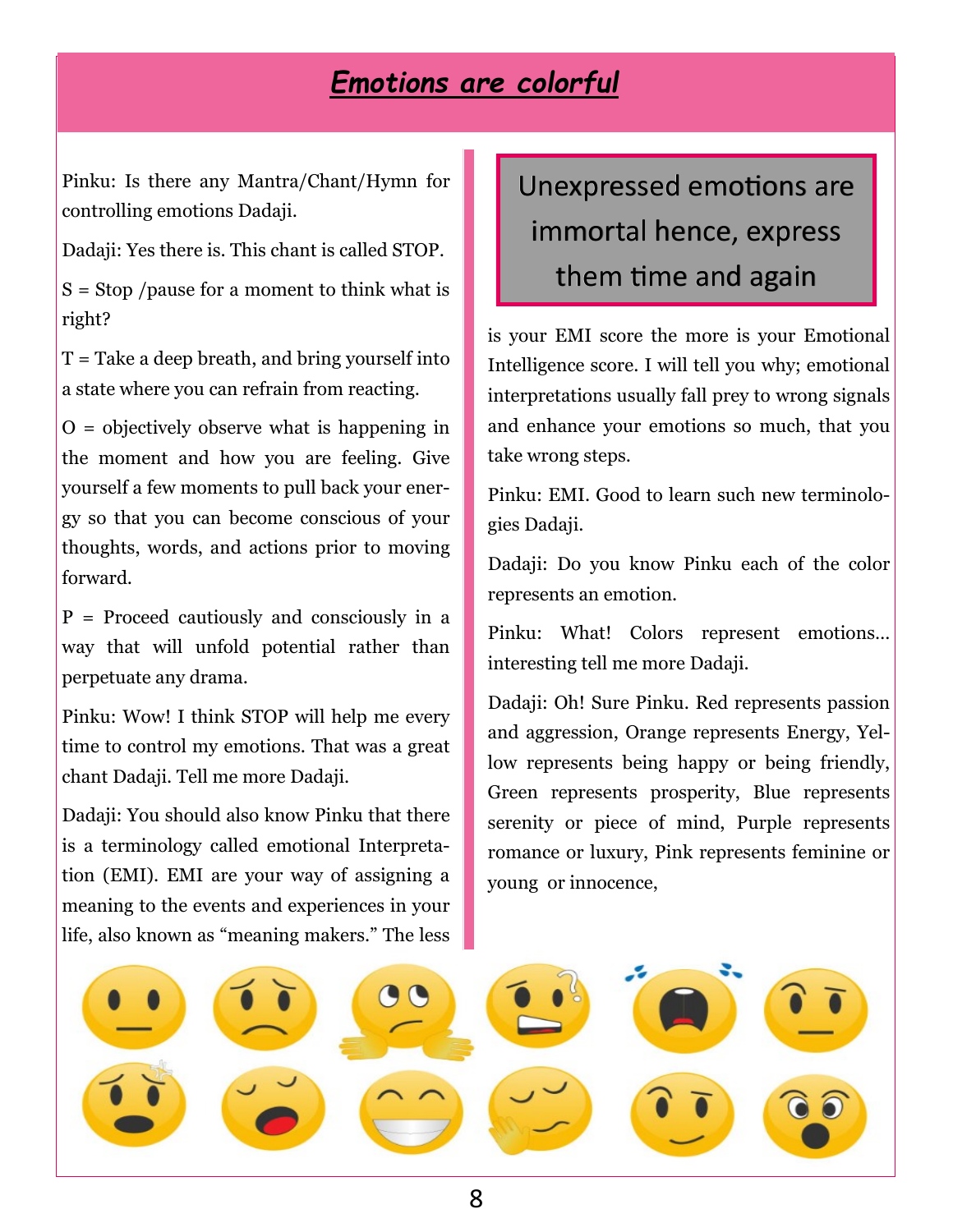## *Emotions and reasoning usually are in conflict*

Brown represents, earthy or sturdy or rustic giving a feeling of country side, Black represents powerful and white represents clear and clean or virtuous or healthy.

Pinku: Oh! So how are these color representations of emotions useful?

Dadaji: Well! Web designers and advertisement makers use colors to represent emotions.

Pinku: Ah! I never knew that colors could be used to evoke emotions. Oh! My god… Does that mean that emotions can lead you to take action?

Dadaji: Ok! Challenging question…Let me give an example: There are eight detergents with same texture color and size however packaged in different colors and sold by different brands. Which would you purchase Pinku?

Pinku: The one whose brand name I am aware of right Dadaji.

Dadaji: Right. Now let's assume a lesser known brand through its advertisement creates emotional attraction what will you buy.

Pinku: Obviously the lesser known brand as I

## Do not let others control your emotions, they belong to you

am now emotionally attached to that brand.

Dadaji: Exactly. Emotions can lead you to take action.

Pinku: Hmm… that makes sense. A leading question: Is there a relation between logic and emotion?

Dadaji: Well! We use logical mind what is even called rational mind to derive the facts based on reasoning. But emotional mind believes only in emotions and is totally controlled by emotions; there is no scope for fact or reasoning for it. If you are emotional thinking dominates, your logical thinking diminishes. Hence, if I were to derive a mathematical equation, logic is inversely proportion to logic.

Pinku: Yep! Got it Dadaji… tell me Dadaji what is emotional maturity? When you say that a person is emotionally mature?

Dadaji: You are emotionally mature when:

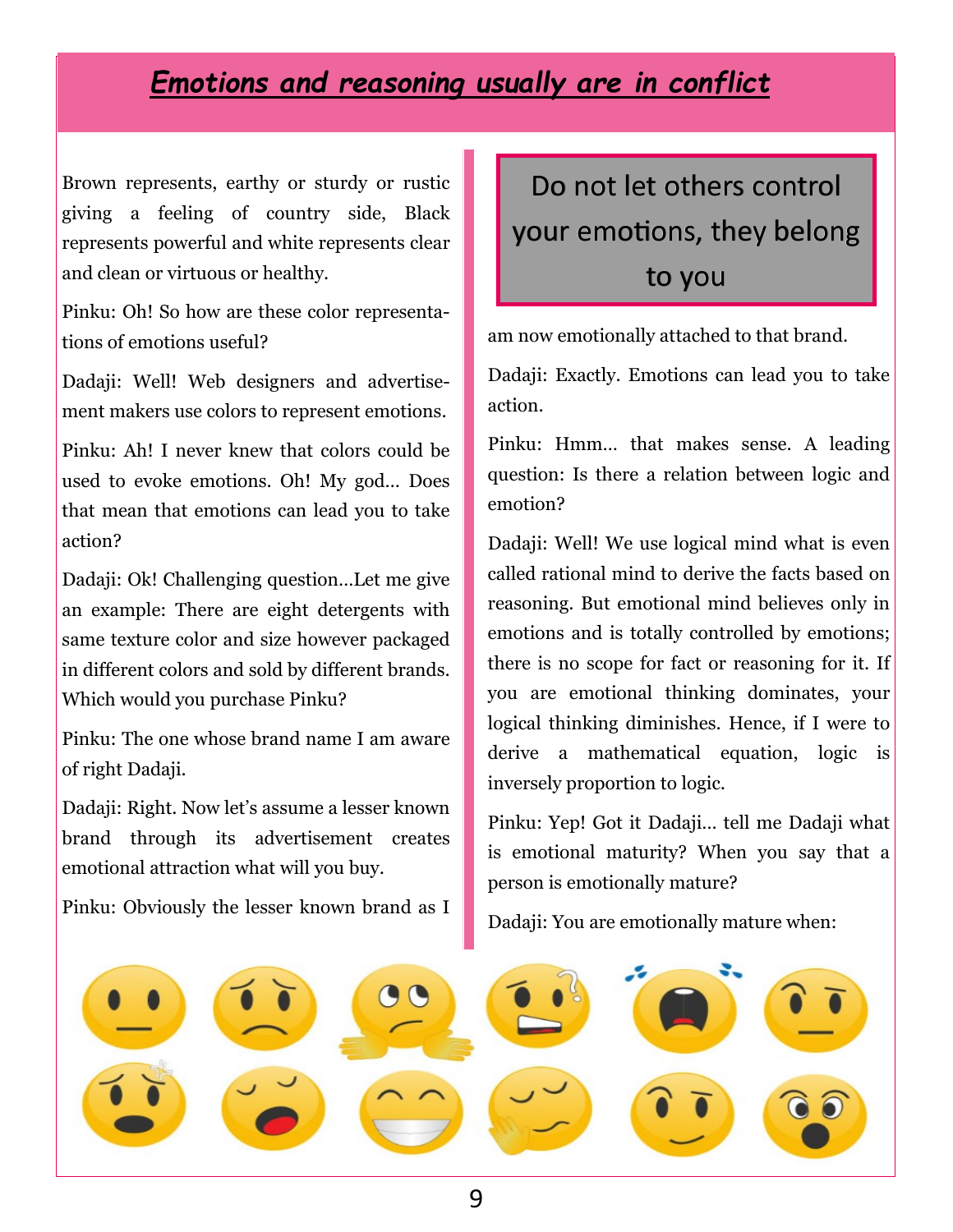## *Emotions play a major role in decision making*

- $\Rightarrow$  You are able to keep long-term commitments.
- $\Rightarrow$  You are unshaken by flattery or criticism.
- $\Rightarrow$  You possess a spirit of humility.
- $\Rightarrow$  Your decisions are based on character not feelings.
- When you express gratitude consistently.
- $\Rightarrow$  You seek wisdom before acting.

Pinku: Got it Dadaji. Now, can you tell me that can someone play with emotions of others?

Dadaji: Yes people do play with emotions of others. We even call it emotional blackmail. Mostly, people who are insecure for some reason resort to emotional blackmail. They manipulate your decisions by reacting negatively to the choices you make. They often try to intimidate you until you do what they ask you to. This is a clear warning sign of emotional blackmail. You will find them constantly trying to blame or accuse you of doing something they don't approve of. They will never hesitate to make you suffer in public or create drama to get you to cheer them up. These are

## Emotions should not overpower your intelligence

some signs to identify people who use emotional blackmail. But we often miss out on these signs as these people can appear to be so charming that you easily submit to their needs.

Pinku: Oh my God! I never knew there are such people.

Dadaji: And remember Pinku, these people are not strangers they are around you're and you know them pretty well. It's just you do not know that they are emotionally blackmailing you. Hence, be observant with behavior of such people who rotate around you without any reason.

Pinku: Hmm… so true Dadaji. I have another question: What is emotional abuse Dadaji?

Dadaji: Emotional abuse is an attempt to control; in just the same way that physical abuse is an attempt to control another person. The only difference is that the emotional abuser does not use physical hitting, kicking, pinching, grabbing,